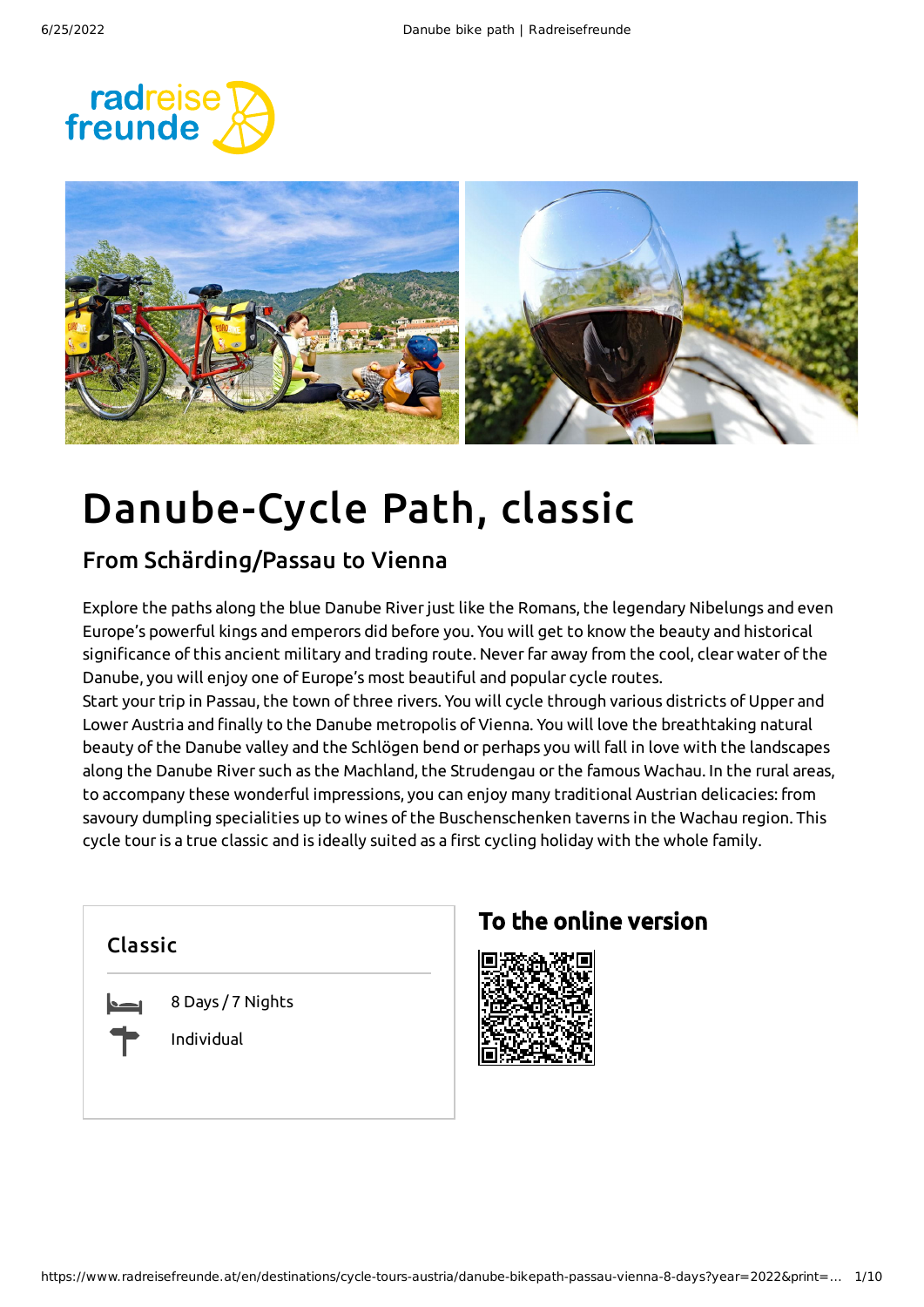## Itinerary

## Individual arrival to [Schärding/Passau](#page-1-0)

<span id="page-1-0"></span>It is recommended to arrive early because Passau has much to offer. The well-known cathedral houses the world´s biggest church organ. In the evening: personal welcome briefing and handover of the bikes (if booked).



DAY 1

### Schärding/Passau – Danube [bend/surroundings](#page-1-1) approx. 40 km

<span id="page-1-1"></span>You will soon reach Austrian territory. First you cycle through the Sauwald region to Engelhartszell, where the only trappist monastery of Austria invites you to a liqueur tasting. Then the route guides you through the nature reserve Donauleiten, from where you reach the Schlögen Bend. This is where granite proved to be too much of an opponent and forced the Danube to change directions by 180 degrees. This natural spectacle will inspire you!

Danube bend/surroundings- Linz approx. 50 km

<span id="page-1-2"></span>Today you cycle through the green Eferdinger Basin via the market towns of Aschach, Ottensheim and Wilhering to the Upper Austrian capital of Linz. The historic old town has many pubs and eateries for you to discover. Other highlights of the European Capital of Culture 2009 include the magnificent views from Pöstlingberg Mountain and a walk through the Donaulände Park.



DAY 3

 $Linz - Grein/surroundings$  $Linz - Grein/surroundings$  approx. 60 km

<span id="page-1-3"></span>For a change the route guides you away from the course of the Danube via St. Florian (Augustinian monastery) to Enns. There you can view the town square with its 60 meter high town tower, the landmark of the oldest town in Austria, or you visit the archaeological collection in the municipal museum Lauriacum. Back on the Danube you cycle alongside and reach the beautiful little baroque town of Grein. Here you have the opportunity to visit the oldest municipal theaterin Austria that is still being used. Additionally you can visit the maritime museum or Greinburg castle.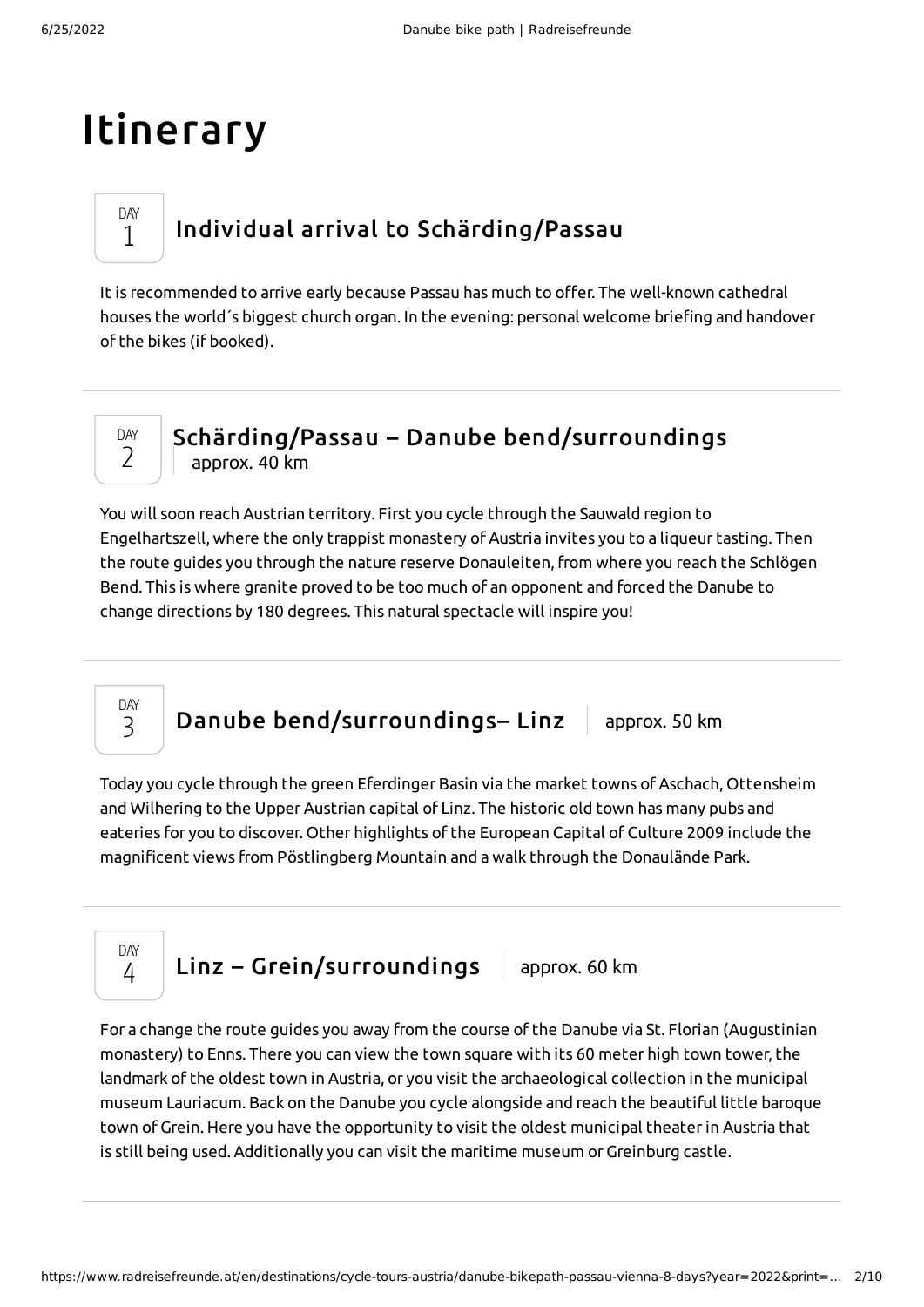

[Grein/surroundings](#page-2-0) – Melk  $\vert$  approx. 50 km

<span id="page-2-0"></span>This section of the Danube, the Strudengau, was once feared by sailors, now you can cycle along it. Where they used to fight against the Danube currents you can now take a leisurely cycle ride. In Maria Taferl, high above the Danube, you will find the magnificent pilgrimage church, which attracts many pilgrims every year. In Melk you should definitely make sure you look upwards, otherwise you miss the beauty of the Melk abbey.



 $Melk - Krems$  $Melk - Krems$  approx. 40 km

<span id="page-2-1"></span>As soon as you leave Melk you get into the picturesque Wachau region, where you can enjoy the charming atmosphere of the region's typical orchards and vineyards. You pass through the little wine towns of Spitz and Weißenkirchen, cycle past the Dürnstein castle ruin, and finish your journey in the 1000-year old town of Krems. A wine tasting is highly recommended (and included in the package)!



**Krems - Tulln – [Vienna](#page-2-2)**  $\parallel$  approx. 40 km + train ride

<span id="page-2-2"></span>Today you start with a train ride from Krems to Tulln. In the Roman town you still can enjoy the silence and culture of the rural region over again. Sight to visit: Egon-Schiele-museum. From Tulln you cycle over Greinfenstein and Klosterneuburg into Vienna. As soon as you arrive you can enjoy all the amenities of the city for the rest of the day. Enjoy a cup of coffee and the typical Vienna cake "Sachertorte" in one of the numerous coffee houses or treat yourself to a roundtrip with the horse-drawn cab "Fiaker". Walk along Vienna's famous shopping street (along Mariahilfer Straße), or visit the St Stephen's Cathedral.



## [Individual](#page-2-3) departure or extension

<span id="page-2-3"></span>If you are interested in we would be pleased to book some extra nights for you.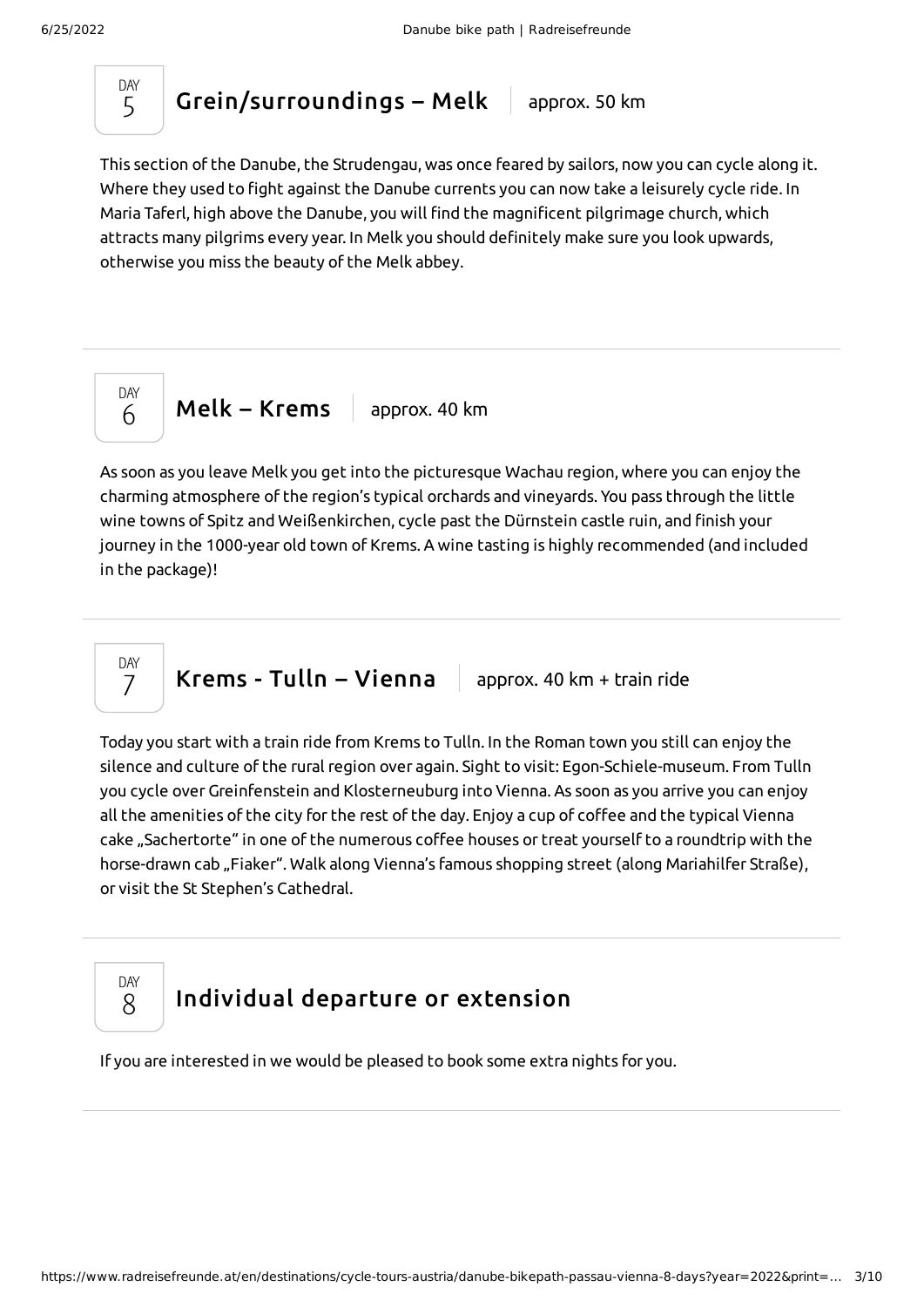## Tour character

Flat or slightly downhill along the Danube; well-built cycling path almost all the way without motor vehicles. Minor roads make up only very short sections of this route – the Danube cycle path is a perfect example of a cycle route.

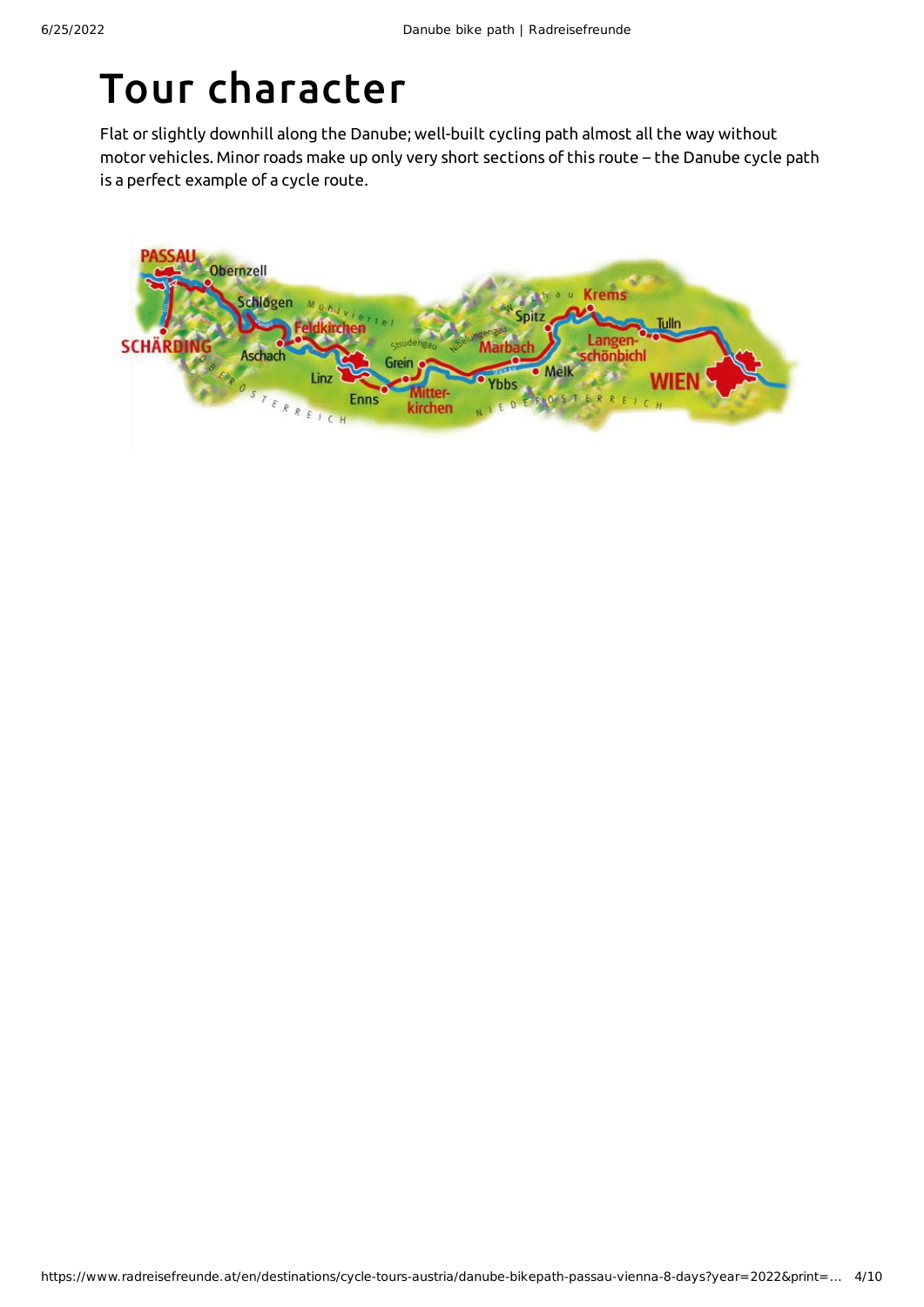## Prices and events

### Place of arrival: Passau

|                                                                 | Season 1<br>02.04.2022 - 15.04.2022  <br>01.10.2022 - 08.10.2022  <br>Arrival daily | <b>Season 2</b><br>16.04.2022 - 29.04.2022  <br>17.09.2022 - 30.09.2022  <br>Arrival daily | Season 3<br>30.04.2022 -<br>16.09.2022  <br>Arrival daily |  |
|-----------------------------------------------------------------|-------------------------------------------------------------------------------------|--------------------------------------------------------------------------------------------|-----------------------------------------------------------|--|
| Danube Cycle Path, 8 days, arrival Passau, cat. A, AT-DORPW-08A |                                                                                     |                                                                                            |                                                           |  |
| Base price                                                      | 679.00                                                                              | 759.00                                                                                     | 819.00                                                    |  |
| Surcharge half board                                            | 179.00                                                                              | 179.00                                                                                     | 179.00                                                    |  |
| Danube Card Upper<br>Austria                                    | 0.00                                                                                | 0.00                                                                                       | 0.00                                                      |  |
| Surcharge single room                                           | 249.00                                                                              | 249.00                                                                                     | 249.00                                                    |  |
| Danube Cycle Path, 8 days, arrival Passau, cat. B, AT-DORPW-08B |                                                                                     |                                                                                            |                                                           |  |
| Base price                                                      | 615.00                                                                              | 675.00                                                                                     | 739.00                                                    |  |
| Surcharge half board                                            | 169.00                                                                              | 169.00                                                                                     | 169.00                                                    |  |
| Danube Card Upper<br>Austria                                    | 0.00                                                                                | 0.00                                                                                       | 0.00                                                      |  |
| Surcharge single room                                           | 229.00                                                                              | 229.00                                                                                     | 229.00                                                    |  |
| Danube Cycle Path, 8 days, arrival Passau, cat. C, AT-DORPW-08C |                                                                                     |                                                                                            |                                                           |  |
| Base price                                                      | 549.00                                                                              | 599.00                                                                                     | 659.00                                                    |  |
| Surcharge half board                                            | 155.00                                                                              | 155.00                                                                                     | 155.00                                                    |  |
| Danube Card Upper<br>Austria                                    | 0.00                                                                                | 0.00                                                                                       | 0.00                                                      |  |
| Surcharge single room                                           | 199.00                                                                              | 199.00                                                                                     | 199.00                                                    |  |
| Danube Cycle Path, 8 days, arrival Passau, cat. A, AT-DORPW-08A |                                                                                     |                                                                                            |                                                           |  |

Base price

### Place of arrival: Schärding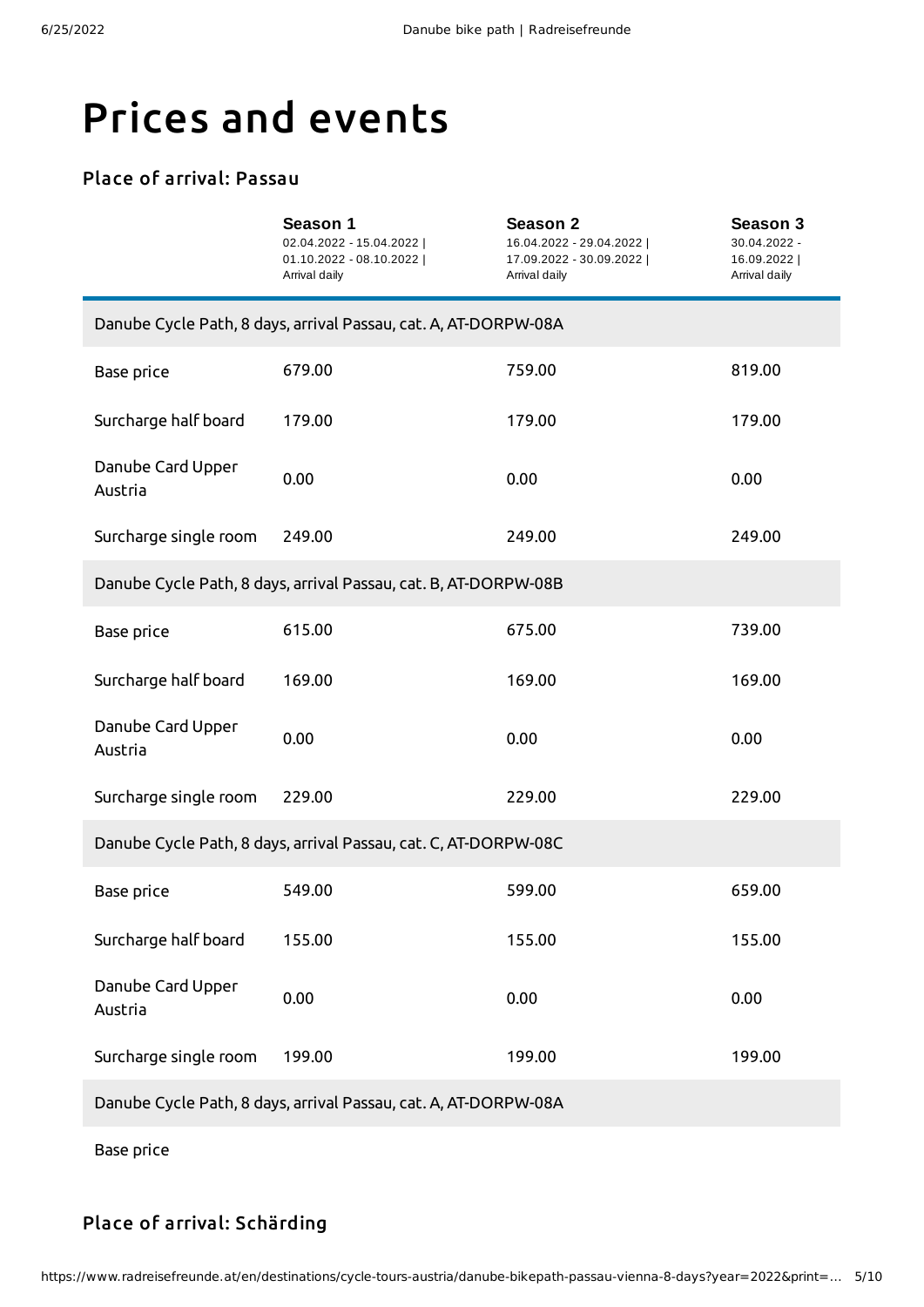|                                                                    | Season 1<br>02.04.2022 - 15.04.2022  <br>$01.10.2022 - 08.10.2022$<br>Arrival daily | <b>Season 2</b><br>16.04.2022 - 29.04.2022  <br>17.09.2022 - 30.09.2022  <br>Arrival daily | Season 3<br>30.04.2022 -<br>16.09.2022  <br>Arrival daily |  |
|--------------------------------------------------------------------|-------------------------------------------------------------------------------------|--------------------------------------------------------------------------------------------|-----------------------------------------------------------|--|
| Danube Cycle Path, 8 days, arrival Schärding, cat. A, AT-DORSW-08A |                                                                                     |                                                                                            |                                                           |  |
| Base price                                                         | 679.00                                                                              | 759.00                                                                                     | 819.00                                                    |  |
| Surcharge half board                                               | 179.00                                                                              | 179.00                                                                                     | 179.00                                                    |  |
| Surcharge single room                                              | 249.00                                                                              | 249.00                                                                                     | 249.00                                                    |  |
| Danube Cycle Path, 8 days, arrival Schärding, cat. B, AT-DORSW-08B |                                                                                     |                                                                                            |                                                           |  |
| Base price                                                         | 615.00                                                                              | 675.00                                                                                     | 739.00                                                    |  |
| Surcharge half board                                               | 169.00                                                                              | 169.00                                                                                     | 169.00                                                    |  |
| Surcharge single room                                              | 229.00                                                                              | 229.00                                                                                     | 229.00                                                    |  |
| Danube Cycle Path, 8 days, arrival Schärding, cat. C, AT-DORSW-08C |                                                                                     |                                                                                            |                                                           |  |
| Base price                                                         | 549.00                                                                              | 599.00                                                                                     | 659.00                                                    |  |
| Surcharge half board                                               | 155.00                                                                              | 155.00                                                                                     | 155.00                                                    |  |
| Surcharge single room                                              | 199.00                                                                              | 199.00                                                                                     | 199.00                                                    |  |

Category A: Carefully selected hotels \*\*\*\* all along the way, often best hotel on place

Category B: Accommodation at guest houses and hotels \*\*\*/\*\*\*\*

Category C: Overnight in guesthouses, inns and hotels \*\*\*-level

# Additional nights

### Place of arrival: Schärding

**Season 1** Apr 2, 2022 - Apr 15, 2022 | Oct 1, 2022 - Oct 8, 2022 | Arrival daily

**Season 2** Apr 16, 2022 - Apr 29, 2022 | Sep 17, 2022 - Sep 30, 2022 | Arrival daily

**Season 3** Apr 30, 2022 - Sep 16, 2022 | Arrival daily

Schärding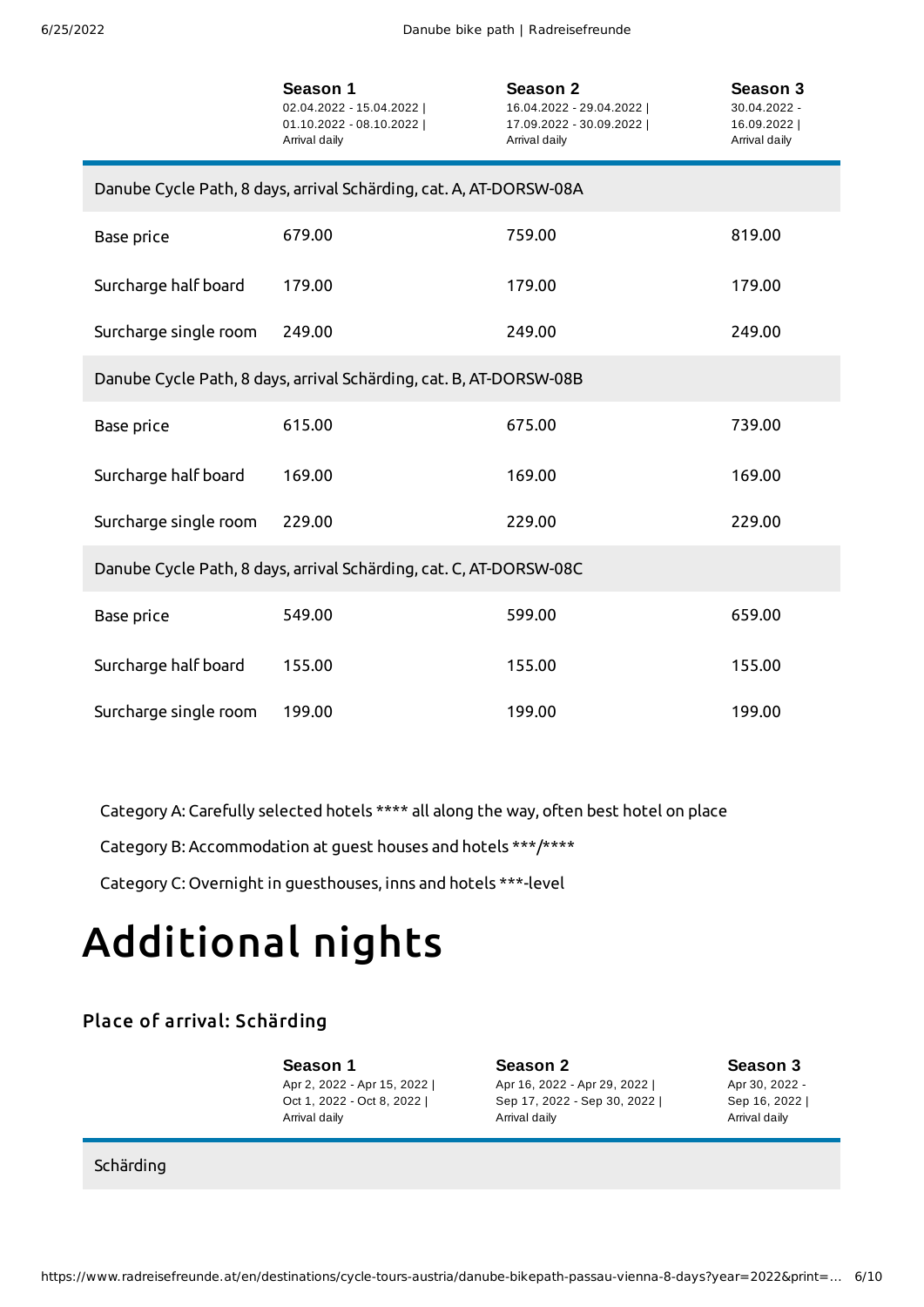|                                       | Season 1<br>Apr 2, 2022 - Apr 15, 2022  <br>Oct 1, 2022 - Oct 8, 2022  <br>Arrival daily | Season 2<br>Apr 16, 2022 - Apr 29, 2022  <br>Sep 17, 2022 - Sep 30, 2022  <br>Arrival daily | Season 3<br>Apr 30, 2022 -<br>Sep 16, 2022  <br>Arrival daily |
|---------------------------------------|------------------------------------------------------------------------------------------|---------------------------------------------------------------------------------------------|---------------------------------------------------------------|
| Double room p. P. cat.<br>A           | 74.00                                                                                    | 74.00                                                                                       | 74.00                                                         |
| Single room                           | 114.00                                                                                   | 114.00                                                                                      | 114.00                                                        |
| Vienna                                |                                                                                          |                                                                                             |                                                               |
| Double room p. P. cat.<br>A           | 72.00                                                                                    | 72.00                                                                                       | 72.00                                                         |
| Single room                           | 119.00                                                                                   | 119.00                                                                                      | 119.00                                                        |
| Schärding                             |                                                                                          |                                                                                             |                                                               |
| Double room p. P. cat.<br>B           | 65.00                                                                                    | 65.00                                                                                       | 65.00                                                         |
| Single room                           | 99.00                                                                                    | 99.00                                                                                       | 99.00                                                         |
| Vienna                                |                                                                                          |                                                                                             |                                                               |
| Double room p. P. cat.<br>B           | 69.00                                                                                    | 69.00                                                                                       | 69.00                                                         |
| Single room                           | 115.00                                                                                   | 115.00                                                                                      | 115.00                                                        |
| Schärding                             |                                                                                          |                                                                                             |                                                               |
| Double room p. P. cat.<br>$\mathsf C$ | 52.00                                                                                    | 52.00                                                                                       | 52.00                                                         |
| Single room                           | 84.00                                                                                    | 84.00                                                                                       | 84.00                                                         |
| Vienna                                |                                                                                          |                                                                                             |                                                               |
| Double room p. P. cat.<br>$\mathsf C$ | 62.00                                                                                    | 62.00                                                                                       | 62.00                                                         |
| Single room                           | 104.00                                                                                   | 104.00                                                                                      | 104.00                                                        |

## <span id="page-6-0"></span>Our [rental](#page-6-0) bikes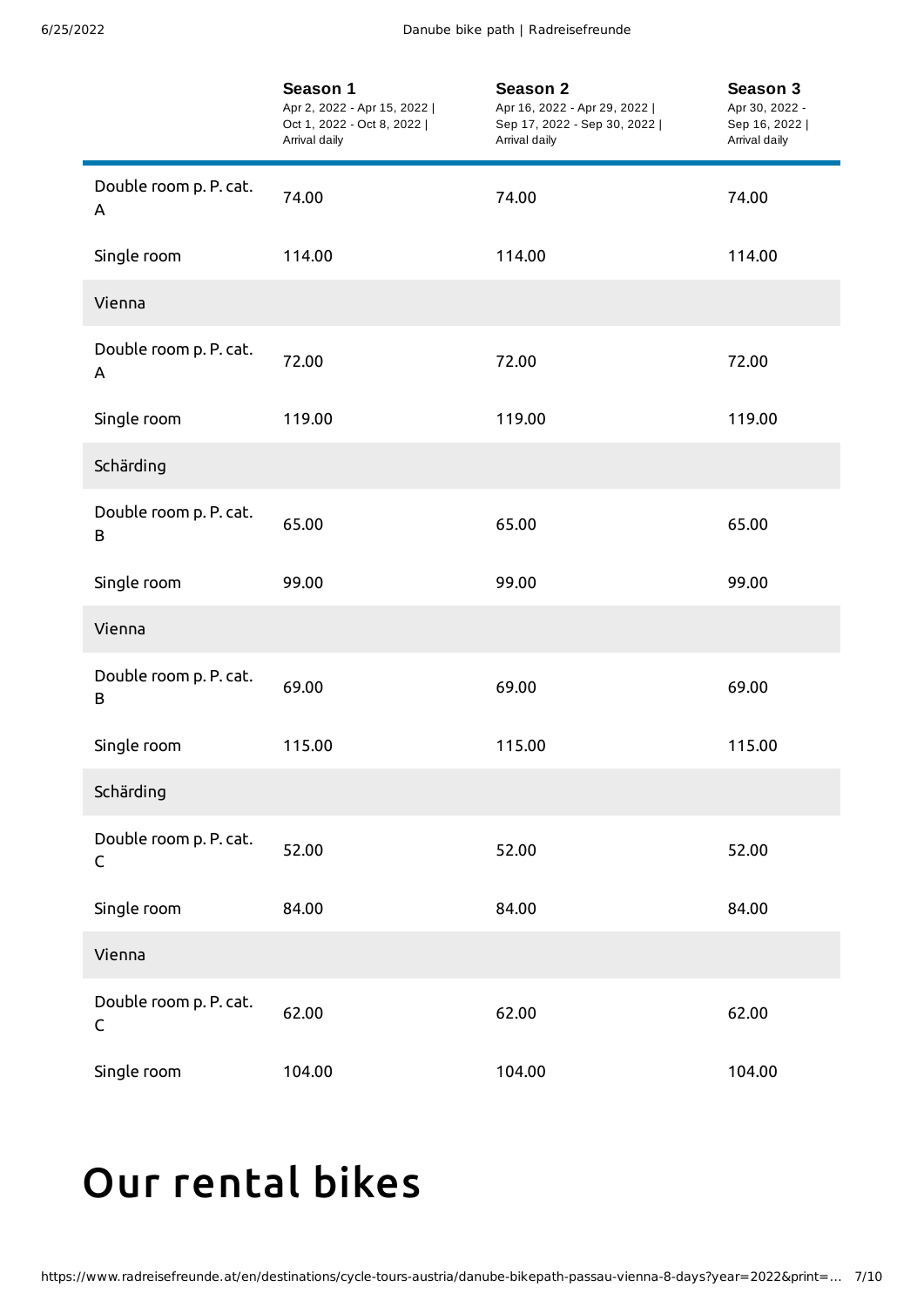|                                              | <b>Filter</b> |
|----------------------------------------------|---------------|
| 21-gears unisex incl. rental bike insurance  | 89.00         |
| 21-gear gents incl. rental bike insurance    | 89.00         |
| Electric bike incl. rental bike insurance    | 199.00        |
| rental bike PLUS incl. rental bike insurance | 139.00        |
| 7-gears unisex incl. rental bike insurance   | 89.00         |
| 21-gears unisex incl. rental bike insurance  | 79.00         |
| 21-gear gents incl. rental bike insurance    | 79.00         |
|                                              |               |

Prices per person in EUR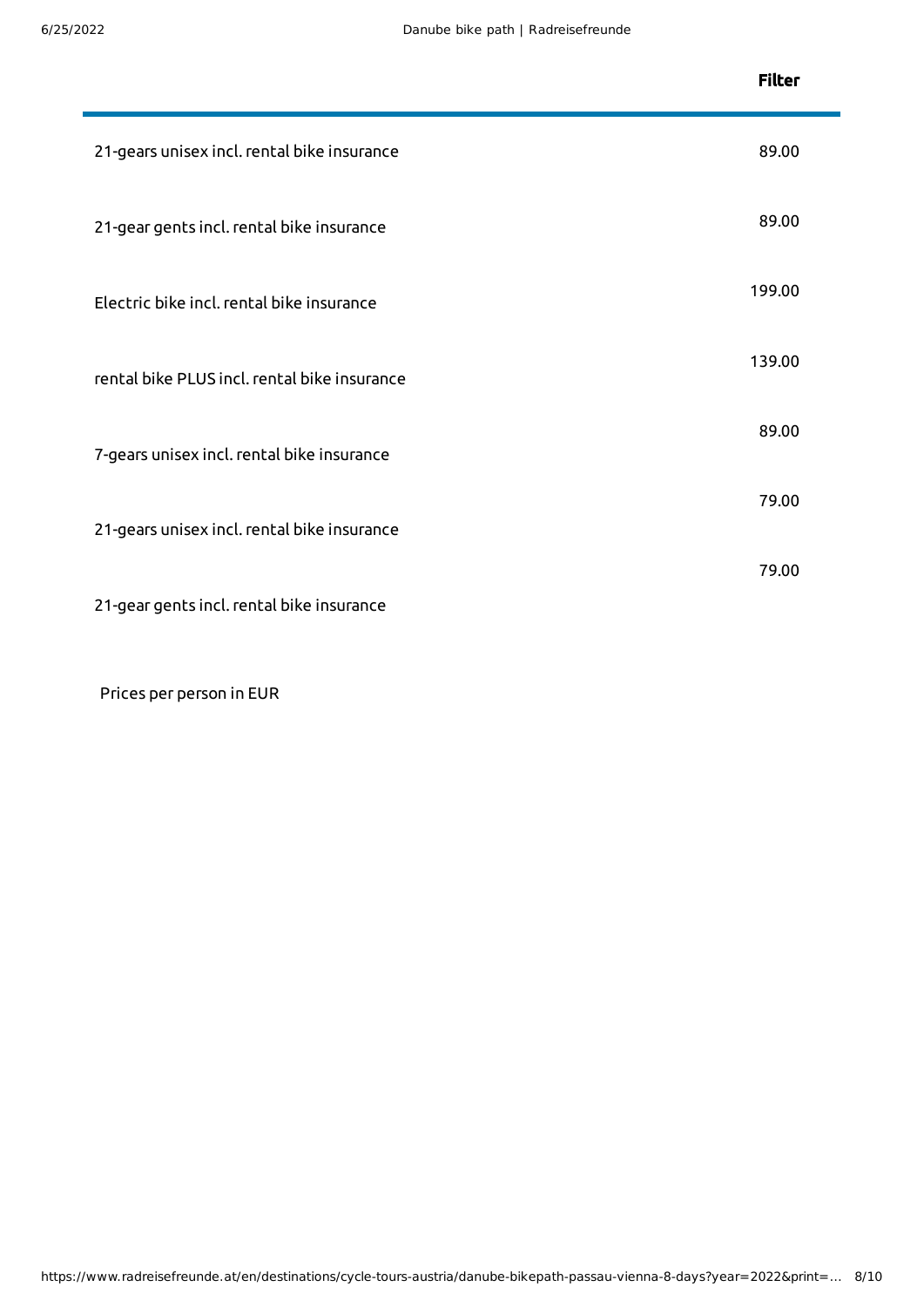# Services and infos

#### **Services**

- Overnight stays in the chosen category
- Breakfast buffet
- If half-board is booked: 6x 3-course dinner (in Vienna B&B only)
- Luggage transfer between the hotels (no limit in pieces)
- Service-hotline for the duration of the tour
- Excellently planned routes
- Detailed travel information 1x perroom
- Personal tourinformation on spot  $\bullet$
- 1 x wine tasting in the Wachau valley  $\bullet$
- Train ticket from Krems to Tulln incl. bike  $\bullet$
- Ferry ticket at Schlögen incl. bike  $\bullet$
- $\bullet$ Danube Card for Upper Austria
- Rental bike insurance  $\bullet$
- GPS Tracks available  $\bullet$

#### Infos

#### Arrival / Parking / Departure:

- Arrival by car or train to Schärding/Passau. Next airports: Linz, Munich or Vienna.
- Parking in Passau: there are public parking spaces with obligatory parking fees. No reservation possible, payable on spot; price: about 5 € / day;
- Parking in Schärding: Free guarded  $\bullet$ parking at our local service station in the outskirt of the city center.
- Transfer by van from Vienna to Schärding/Passau possible daily with start 2 PM in Vienna. Price: € 59,- per person, extra € 19,- for the transfer of your own bike, to be paid on spot.

#### Please note:

Where visitor´s tax is due, it is not  $\bullet$ included in the tour price.